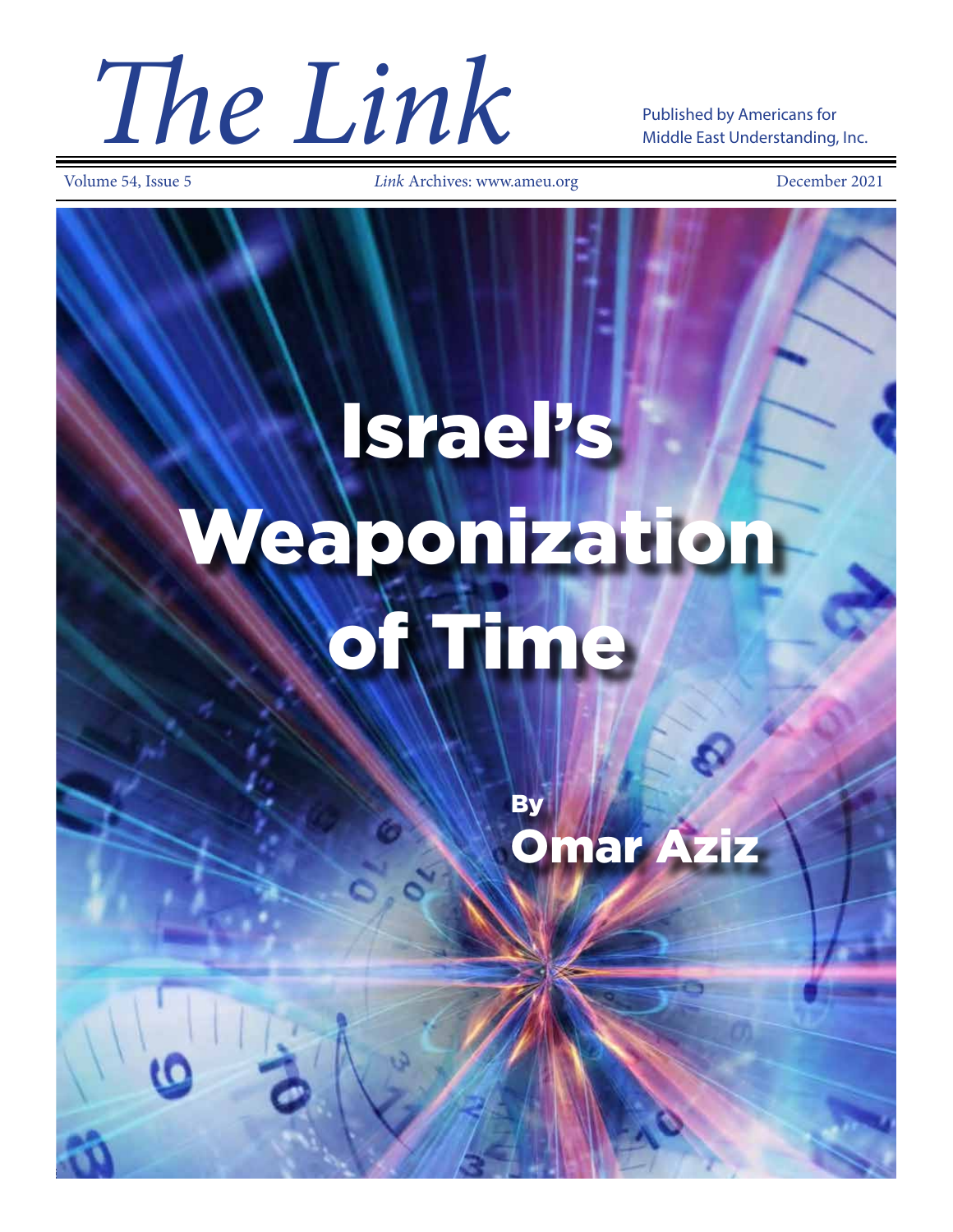#### **AMEU Board of Directors**

Jane Adas, *President* Edward Dillon Henrietta Goelet John Goelet Richard Hobson, *Treasurer* Muna Killingback Mimi Kirk John F. Mahoney, *Executive Director Emeritus* Janet McMahon Darrel D. Meyers Brian Mulligan Daniel Norton Thomas Suárez

#### **President-Emeritus**

Robert L. Norberg

#### **AMEU National Council**

Elizabeth D. Barlow Kathleen Christison Henry Clifford Anne R. Joyce Ann Kerr Nancy Lapp Mary Norton Don Wagner

#### **Executive Director**

Nicholas Griffin, *Ex Officio*

*AMEU (ISSN 0024-4007) grants permission to reproduce material from The Link in part or in whole. AMEU must be credited and one copy forwarded to our office:*

*475 Riverside Drive, Room 245 New York, NY 10115 email: AMEU@aol.com website: www.ameu.org*

# **About This Issue**

The first time I sat down with John Mahoney since breaking bread with him decades earlier in the Interchurch Building, a.k.a the "God Box," he told me the next issue of *The Link* was already sorted out. A week earlier, he and the Board had invited me to become AMEU's fourth Executive Director, and so, for the first time in my 30-plus years as an avid Link subscriber and reader, I was being offered a rare sneak preview around the corner and into tomorrow's front page.

Omar Aziz's feature article "The Weaponization of Time" hones the argument he has recently made elsewhere, and reminded me of the confident grit that I have for so long admired about *The Link*, and the invisible hand that has so consistently and deftly guided its course. Chronicling the "permanent precarity" wrought by Occupation — the deaths from vaccinations withheld; the literally ticking timebombs of unexploded ordinance in Gaza; the caprice of collective punishment; the whiplash of the Israeli judicial system — the author shines a light through the curtain of Occupation, and lays bare the systematic theft of Palestinian agency. I feel grateful to be introducing many of our readers to the powerful young voice of Omar Aziz. Omar is Associate Director at *Palestine Deep Dive (www.palestinedeepdive.com),* an invaluable online resource on Israel Palestine since 2019.

As I settle in at AMEU's office — still nestled uptown in the God Box — I look forward to getting to know you, the Reader, and strengthening our reach into the American conversation. I am grateful to John Mahoney for his unstinting commitment to an issue that remains at the center of the American promise, no less precarious now than it was when AMEU was founded over half a century ago. The difference now, insha'allah, is the youth are listening, and hearing, reading, and speaking.

AMEU is committed to amplifying those voices, and is grateful for your support.

Nicholas Griffin Executive Director

PS: A reminder: While we will continue to appreciate our print readers, *The Link* is available in paperless, digital form. Digital subscribers help us conserve postage and production costs, and provide a multiplier when they forward their digital copy on to a friend and neighbor.

Email us at *ameu@aol.com*, with *"Paperless Please"* in the subject line, and join the many *Link* readers who have gone green.

Or, simply request that we add a digital copy of *The Link* to your subscription, at no cost. Either way, print or PDF or both, we're glad to have you with us.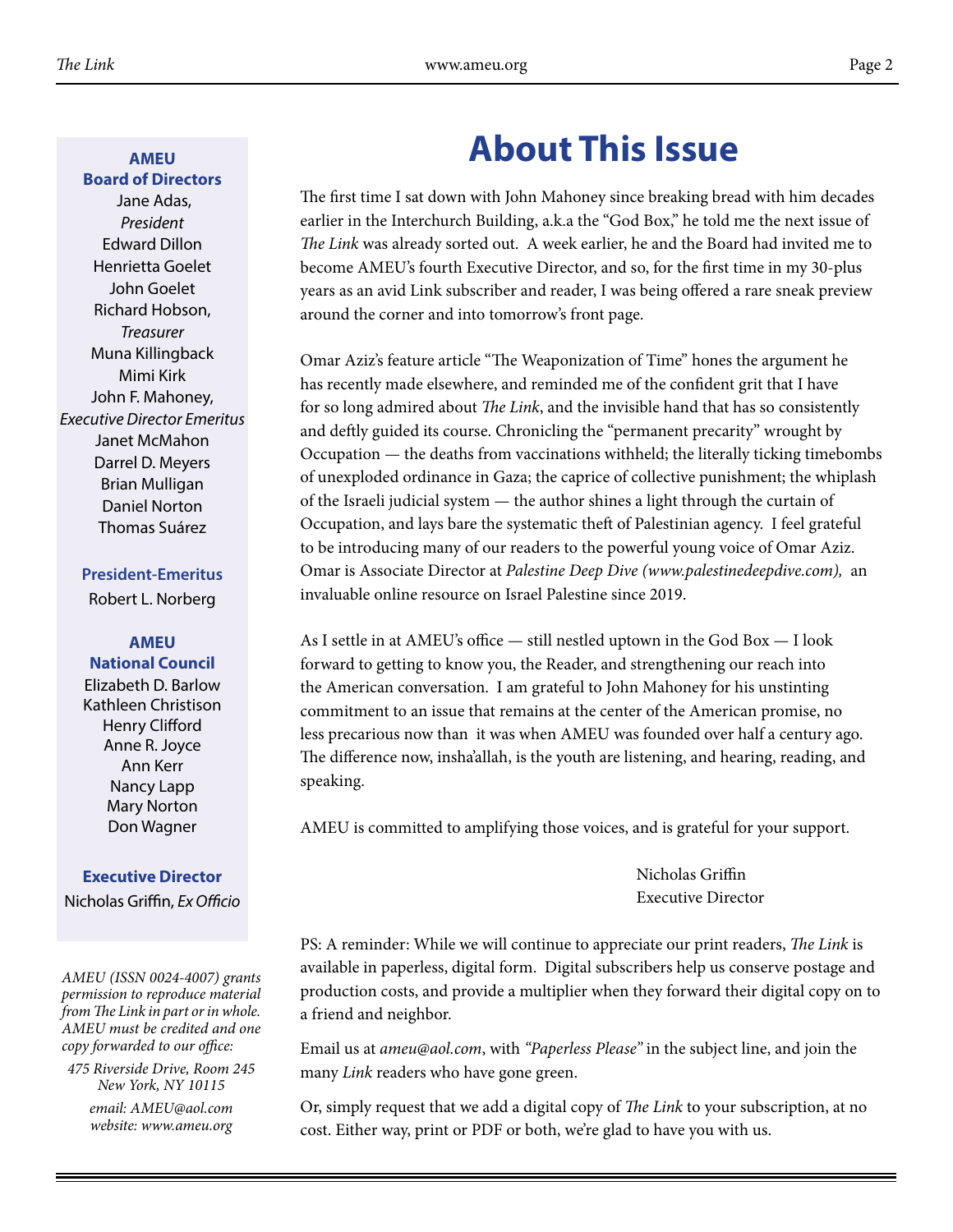# **Israel's Weaponization of Time**

#### **By Omar Aziz**

"Time is no friend of ours" most Palestinians won't be afraid to tell you. And in Gaza especially, you would be forgiven for thinking that for many years, time has been stuck on a repeat in a loop of its own.

By now, the hyper-regulated system of control Israel wields over Palestinians' everyday lives is well-documented. Jeff Halper, co-founder of the Israeli Committee Against House Demolitions (ICAHD), developed the term "Matrix of Control" to describe the extent of Israel's reach into all facets of Palestinian existence, from the most banal functions of the administrative state, to the outright expropriation of land and property, to the unchecked use of military force. With apartheid walls and myriad checkpoints crisscrossing the West Bank, systematically fragmenting Palestinian communities between East Jerusalem and Areas A, B, and C, not to mention Gaza's hermetic siege and those driven into exile, Israel's spatial domination of Palestinian life is plain to see to all who visit or complete a quick Google search.

But when we listen to Palestinian voices and their accounts of daily life at the hands of Israel's apartheid and settler-colonialism, so much more is revealed. What becomes clear is that Israel's matrix of control extends beyond the spatial and into the temporal, manipulating the experience of each second, each hour, and each day.

Where Israel unleashes lightning military strikes and unilateral offenses, and affords its own citizens access to the ever-accelerating speeds of this modern age, Palestinians by contrast, are kept waiting, and waiting, and waiting. At checkpoints they wait, and on sluggish internet connections, for travel permits, under siege, they wait to be granted the right to return home, for loved ones to be released from detention. Families are then made to

wait again, for the bodies of slain relatives to be returned to them, for burial.

After 54 years of so-called "temporary" occupation, perhaps Ariel Sharon was right when he proclaimed, "time is on our side," with Israel's incremental colonization advancing seemingly unabated for decades now. Yet, with each day, despite Israel's regime of enforced waiting being at its most sophisticated, a sense of collective agency, especially among young Palestinians and against all odds, seems to be growing. Before we can fully appreciate the significance of this energetic surge and what we can all learn from it, we must first understand from where it is emerging.

#### **In the Blink of an Eye**

Half a second, one hundredth of a second, one thousandth of a second … what difference can the blink of an eye really make over a lifetime? In a world where time becomes ever more compressed, the potential capacity of even the millisecond grows exponentially. And it would be an understatement to say we live in an era increasingly reliant on digital technology, instant communications, and global networks of information exchange, now all fundamental elements of growth models in the developed world.

Lauding itself the 'Start up Nation,' rapid digital connectivity keeps Israel's high-tech sector competitive in the global market, accounting for 61% of its total net-service exports. As Mona Shtaya, Local Advocacy Manager at 7amleh – the Arab Center for the Advancement of Social Media, tells me, "Israel continues to brand itself as tech savvies who race to achieve things first in the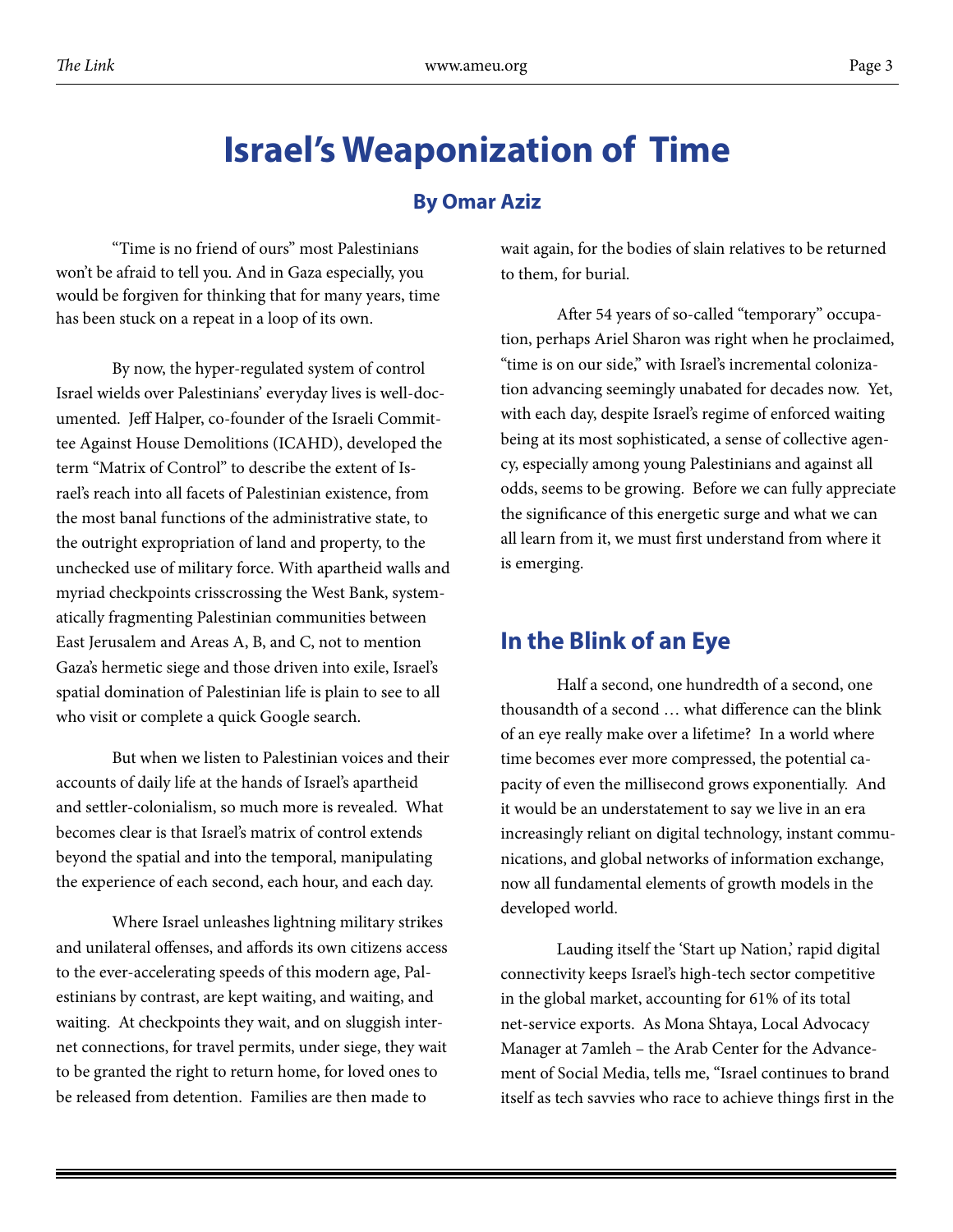world. Remember how they were first globally to distribute Covid vaccines?" But, she adds, "when it comes to Palestinians, they are trying to create delays. In fact, not just any delays – it takes Palestinians decades to get the same services."

While granting its own citizens high-speed internet coverage, Israel continues to systematically deny the five million Palestinians under its occupation access to the same technology. Israel's 3G networks went into service in 2004, were upgraded to 4G in 2014, then to 5G coverage in 2020. Yet right now in Gaza, Palestinians still endure 2G coverage and Israel granted the West Bank access to 3G only in 2018. Even then, the delays continue for most Palestinians, as the technology is simply too expensive to access.

The differences between 2G, 3G, 4G, and 5G networks are monumental. A standard webpage on a 2G network takes around 3 minutes to load, compared to 0.5 seconds on 4G; to download a mobile application may take 40 minutes on 2G compared to 8 seconds on 4G. Video calls are impossible on 2G along with most day-to-day online activities many of us now take for



Mona Shtaya *Courtesy of Omar Aziz*

granted. The huge differences between these networks are the measure of today's digital divide.

Israel has constrained access to the electromagnetic spectrum by delaying the granting of licenses to Palestinian mobile telecommunications companies. They are able to do so, as Shtaya explains, because "under the Oslo Accords, all the communications infrastructure wa s placedd in Israeli-controlled Area C of the West Bank – making it subject to Israeli approval and requiring permits to move forward with these technologies."

In most instances, workarounds are costly. Abdul Majeed Melhem, general manager of Jawwal, one of Palestine's two leading telecom companies, states on his company's website, "we were forced to use switchboards in London instead of Palestine as the Israeli occupation seized our equipment in 2001." A 2016 World Bank Report estimates that the total revenue loss for Palestinian telecommunications operators caused by Israeli obstructionism could range from \$436 million to \$1.1 billion over three years.

For years, Israeli network operators have built 3G and 4G towers in illegal settlements throughout the West Bank. Oftentimes, these towers are erected on privately owned Palestinian land, granting high speed network access to settlers and profiting from frustrated Palestinians who have no alternative but to resort to using smuggled Israeli SIM cards.

Adequate network infrastructure is a prerequisite for any functioning economy in the 21<sup>st</sup> century, including those enduring siege and occupation. Taken together, these seemingly microscopic delays contribute dramatically to the longterm economic prospects of both the West Bank and Gaza, especially in the latter where electricity is shut off for up to 20 hours per day due to power shortages caused by the siege.

Israel controls everything that enters or exits Gaza. Ahmed Alnaouq, from Gaza and now living in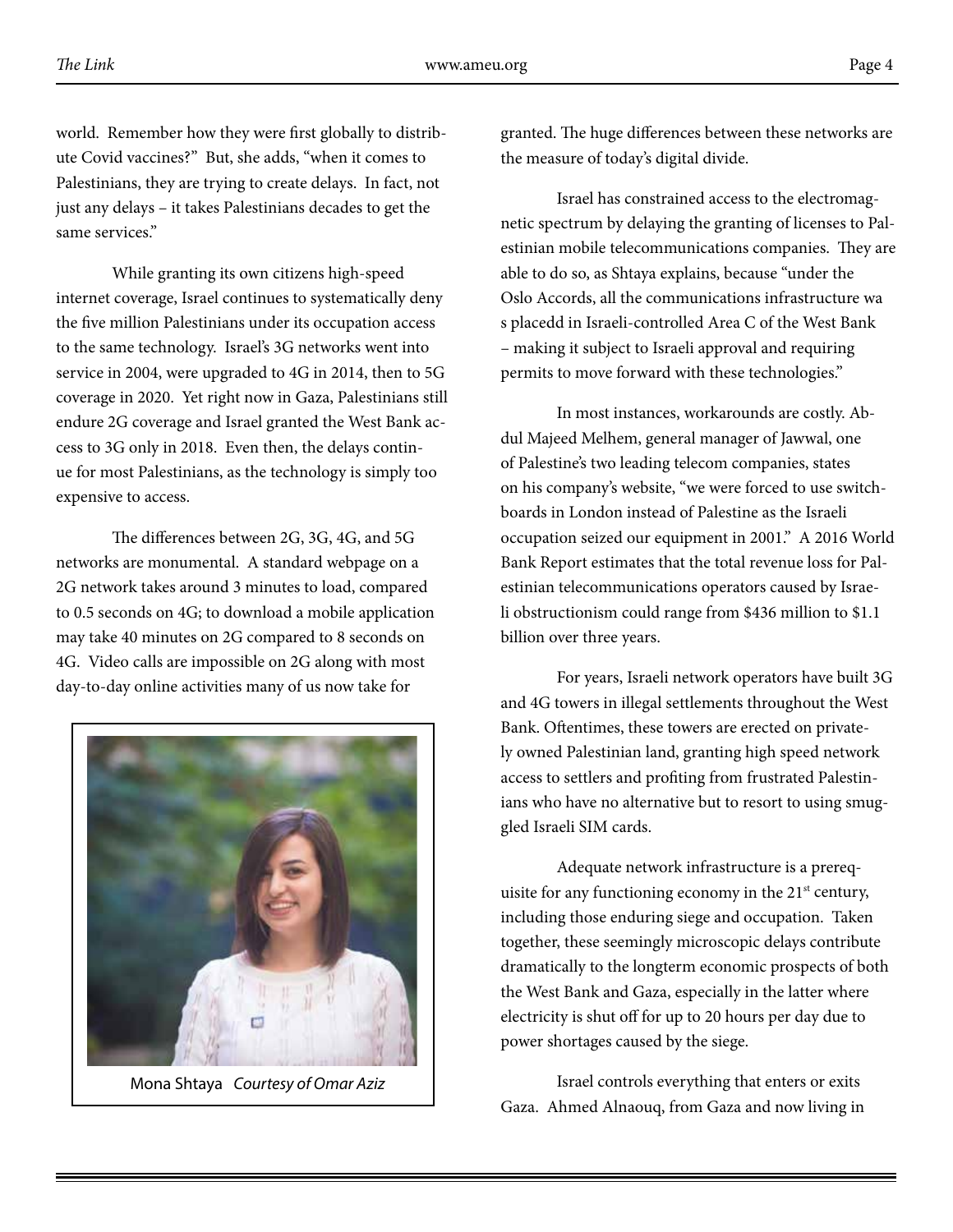London, explained to me Israel's selection process. "They do allow laptops and smart phones inside Gaza, not because they care about us but because they use these devices as spying tools against the Palestinians. This is one of the primary ways of getting information about us. They hack all of our phones and laptops ... They only allow in things that serve their own purposes." The capacity for widespread surveillance of 2G network coverage is light work compared to penetrating the security offered by 3G. But even that offers scarce sanctuary for Palestinians from Israel's control and penetration of fiber optic cables carrying digital information from Palestine and beyond, and from the infiltration of the handheld devices themselves by Israeli spyware such as Pegasus.

Palestinians, being at the brunt end of Israel's temporal violence right from the first millisecond of their digital lives, are all too aware that time is an artifact of power, and that the question of who has control over the time of others is inherently political.

#### **Minutes … Become Hours**

Over 5,000 military laws and edicts dominate the lives of Palestinians, attempting to stall daily life in every way imaginable. Often it is not possible to even dig for water, start a business, work, travel, study, tend crops, obtain medical care without first having to confront Israel's occupation bureaucracy for permission.

At the same time as Israel's citizens and illegal settlers drive freely on pristine highways, Israel forces Palestinians to wait indefinitely at checkpoints or attempt to meander lengthy detours on dilapidated back roads. Palestinian politician Dr. Hanan Ashrawi described to me her own experiences of being forced to wait under occupation. "I was in my car with two of my assistants, my driver, and with my posters and leaflets going to Jerusalem to campaign because I was running for Jerusalem. I was stopped at the



checkpoint. They beat up my assistants. I tried to rescue them, they beat me up and then they held me up all day there. And they confiscated my posters and leaflets. The next day I went back and I got through…. There is nothing normal under occupation…. Every aspect of your life is determined by this system of control. It is so pervasive, institutionalized, and structured. It is so cruel."

With over 700 road obstacles and at least 140 checkpoints across the West Bank and East Jerusalem, forcing Palestinians to wait sometimes minutes, sometimes hours, or sometimes forcing them to turn back altogether, every Palestinian there has stories of the injustices faced as a consequence of these physical manifestations of weaponized time. During the Second Intifada 60 women were forced to give birth at checkpoints; 36 babies and five women died as a result.

Farah Nabulsi's 2021 BAFTA-winning short film *"The Present",* now on Netflix, dramatizes these temporal injustices through the story of a father and daughter attempting to pass a checkpoint during a shopping trip. The film powerfully displays how checkpoints not only incapacitate individuals but can ignite collective and intergenerational trauma each time one is forced to ap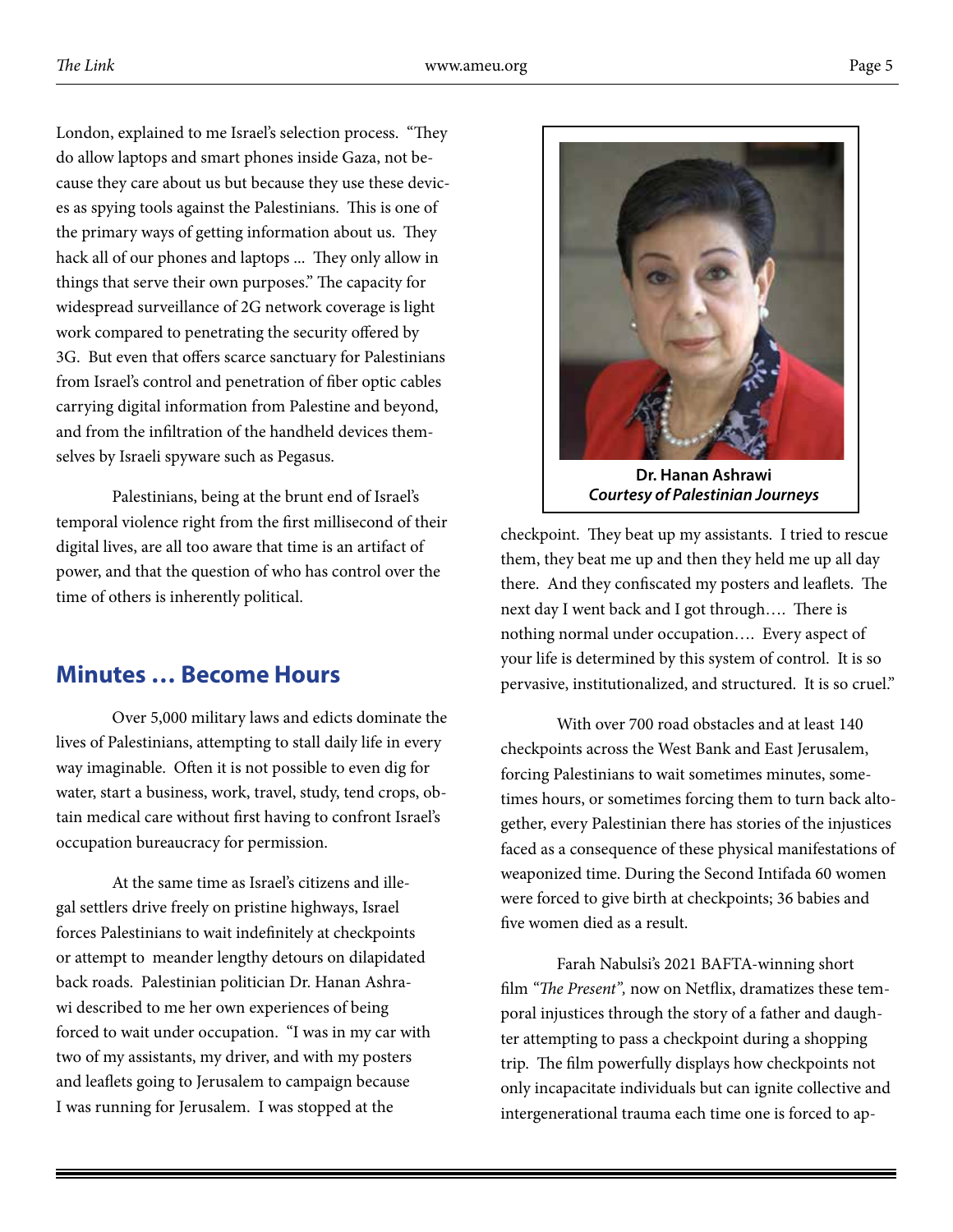proach them. When the apartheid regime's unpredictable and ever-changing net of barriers, curfews and closures makes planning ahead virtually impossible, the future is rendered uncertain and time becomes an enemy.

Violence, harassment, and intimidation of Palestinians are commonplace occurrences at checkpoints; in the most tragic cases, these supposed 'security structures' have become death traps for Palestinians, when even the slightest mistake becomes the excuse for the Occupation force's hair trigge. The June 2020 extrajudicial killing of 26-year-old Ahmed Erekat is only the most recent example, where, while en route to his sister's wedding in a rental car, Ahmed's low-speed collision with a concrete barrier at Bethlehem's 'Container' checkpoint resulted in his death at the hands of Border Police moments later. As he exited the vehicle and backed away from the soldiers, posing no threat, he was shot six times, three times while he was on the ground.

## **Hours into Days … Days into Weeks**

Gaza is home to one million children. One million children living in one of the world's most densely populated places, a 141 square-mile strip of land Israel completely blockaded by land, air, and sea. Every mortar Israel fires and every missile Israel aims toward Gaza is done in the knowledge that children will inevitably end up recipients of its devastation. Israel's bombing campaign "Operation Guardian of the Walls" killed 67 children in 11 days during May, roughly one-quarter of the total fatalities. A vast majority of children in Gaza unsurprisingly show signs of deep psychological distress and 60% are anemic.

The systematic nature of Israel's temporal violence is more blatant in Gaza than anywhere else. I spoke with Dr. Bahzad Al-Akhras, a medical doctor and child mental health specialist working in Gaza, about life there today, and how time may be a factor in health

outcomes. "I would agree that time is our biggest enemy; we are suffering a lot from the psychological pain of waiting for something that some of us feel is not happening in the future," Dr. Bahzad said. The ongoing collective punishment of two million people, where 97% of water is undrinkable, who have been forced to endure a man-made humanitarian catastrophe, minute after minute, day after day, for 15 years now. In 2008,



**Dr. Bahzad Al-Akhras** *Courtesy of Omar Aziz*

senior advisor to Prime Minister Ehud Olmert, Dov Weinglass, explained how Israeli policy in Gaza was "to put the Palestinians on a diet," though, he quickly added "but not to make them die of hunger." This was backed up by findings from Israeli documents from 2008 that cynically calculated the minimal caloric intake necessary for Palestinians to avoid outright malnutrition in spite of the blockade.

Dr. Bahzad informed me of another way in which Israel uses timing as a psychological weapon to cause maximum distress during bombardments. "During the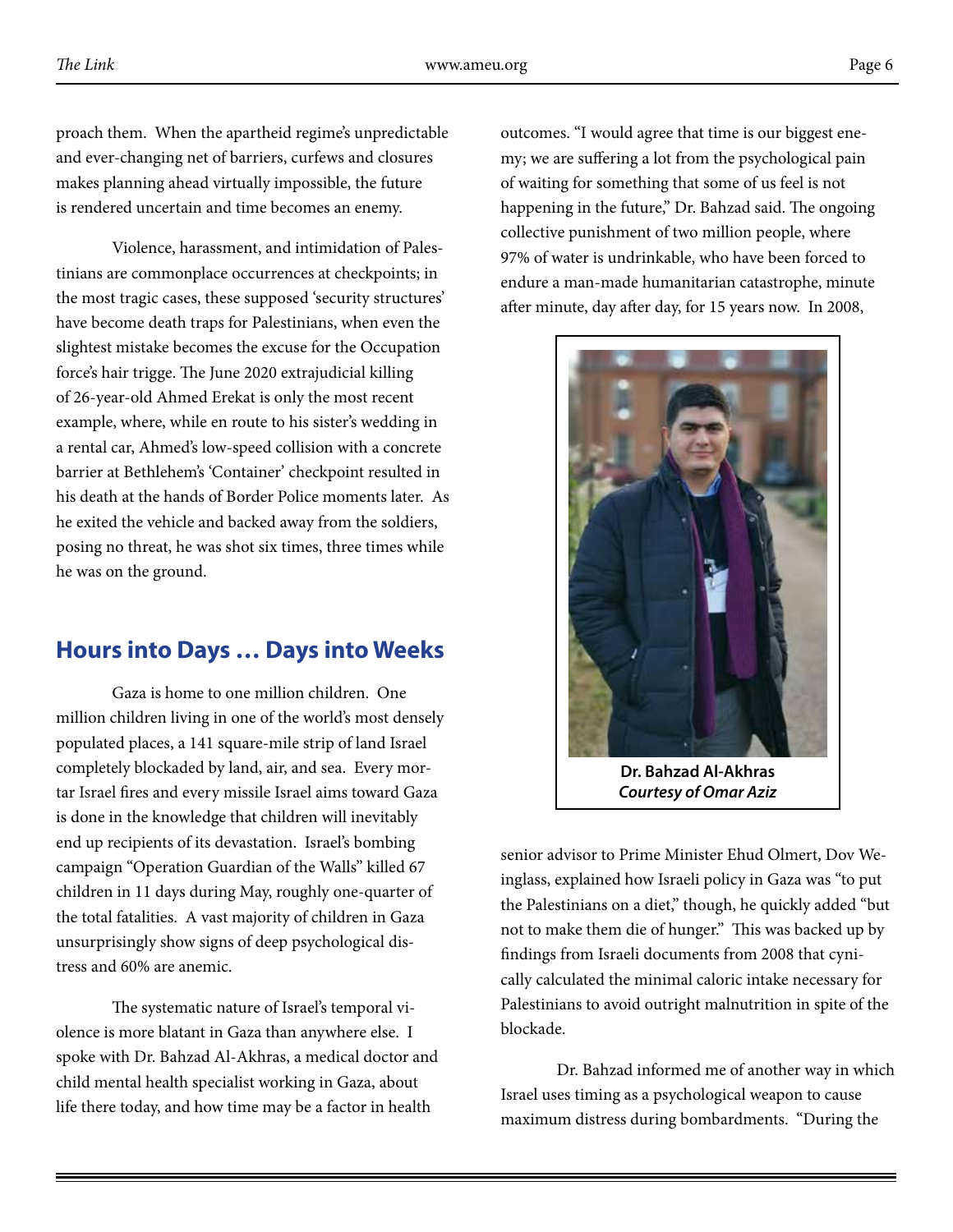last escalation I was much more scared than during the previous escalations because there was no electricity and the sounds of the drones and the war planes were really awful. Especially with this late-night bombardment – most of the bombardments were late in the night. This puts more psychological pain because humans tend to go into deep sleep during the last third of the night, but we were forced to remain awake in a very dehumanizing way. You just wait. You don't know if this bombardment

will be near your home, it may hit a friend's home or a relative's home in another city. So it was painful and emotionally intolerable."

Not surprisingly, the extreme nature of the suffering in Gaza requires new paradigms of mental health and support, with there being no "post" traumatic stress in Gaza, as the trauma is ongoing. "In Gaza the incident is never ending. In 2006 there was the first escalation … then in 2009, then 2012, in 2014, and now in 2021, and so on, in a continuous traumatic event. And now the world is speaking and researching the concept of continuous traumatic stress disorder." Even the reconstruction of Gaza is forcibly slowed down, with Israel blocking essential materials, such as water pumps, elevators, and iron when and as it chooses.

Along the continuous spectrum of Israel's weaponization of time against Palestinians, the most obvious example may be unexploded ordinance. Often dormant for months in residential areas or even under schools, they lie as silent reminders of the destruction caused by the 2,750 aerial attacks and 2,300 artillery shells launched against Gaza in May, and a sinister reminder of Israel's rapid destructive power that can be re-ignited at any moment. On June 9, nine-year-old Obaida al-Dahdouh was killed after finding an unexploded device in his garden in the east of the enclave.

At the epicenter of Israel's temporal matrix of control is, of course, the prison. And today perhaps no other people as a whole are more familiar with the inside of a cage than the Palestinians. Since 1948, it is estimated that one in five Palestinians have been incarcerated, with over 800,000 arrested in the West Bank and Gaza alone since 1967. Today there are 4,650 political prisoners, 200 of whom are children.

Israel's military judicial system sees Palestinians tried at military courts that hold a 99% conviction rate with over 1,600 criminal codes incriminating basic civic engagement, such as participation in demonstrations, which can be considered destruction of public order.

In 2016, Israeli soldier Elor Azaria shot dead already motionless Abed al-Fattah Yusri al-Sharif in occupied Al-Khalil (Hebron). He was sentenced to 18 months in jail, of which he served 9 months. Meanwhile, in the same year, five Palestinian boys from Jerusalem aged 14-17 were arrested for allegedly throwing stones at cars and given sentences from 2-4 years, which some even argued was lenient considering such an offence offers a maximum sentence of 20 years in prison under Israel's military law. It is not an exaggeration to say that every Palestinian has been impacted directly or indirectly by Israel's weaponization of time through what can only be understood as a policy of mass incarceration.



**Ahed Tamimi** *Source: @AhadTamimi5*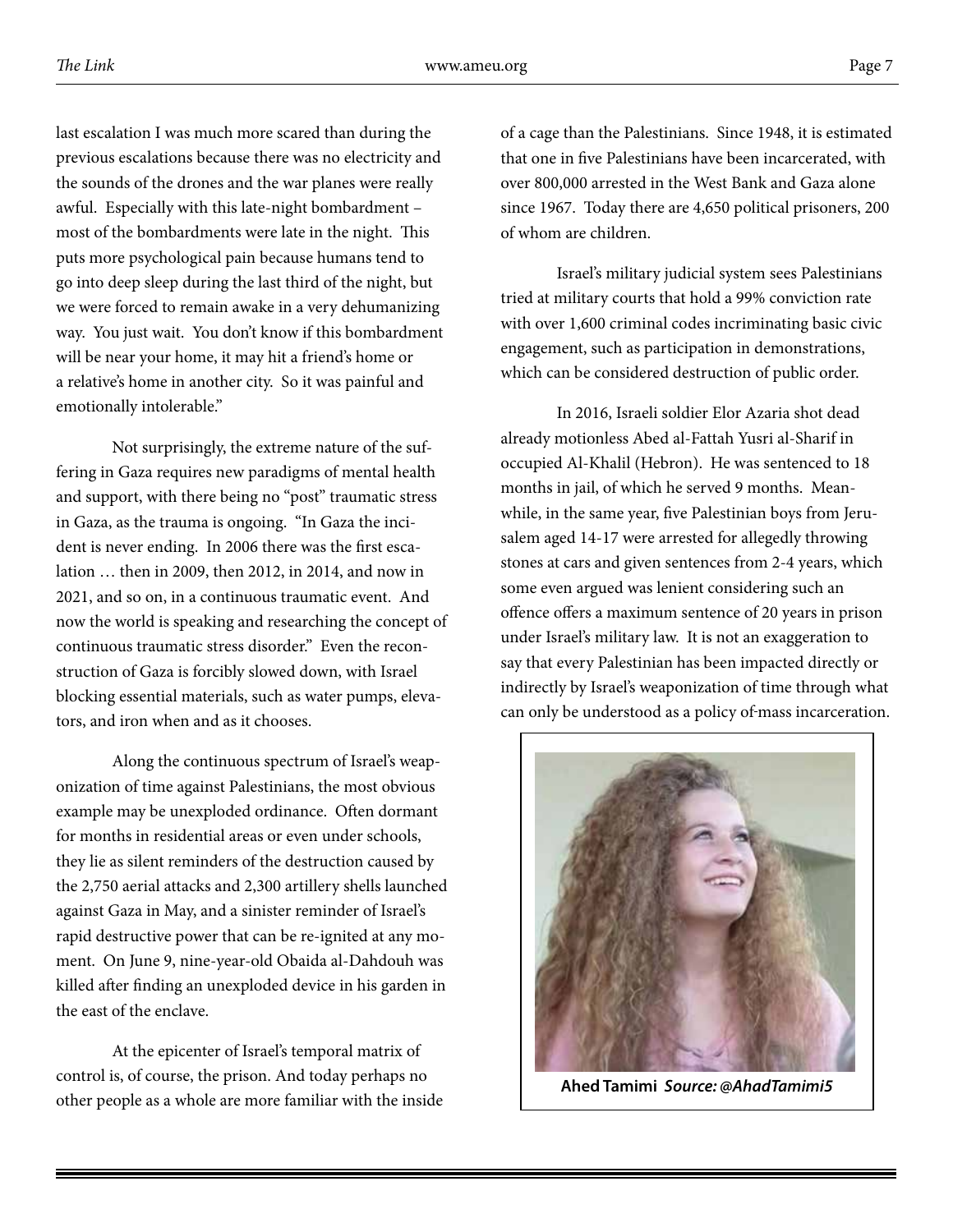Ahed Tamimi was just one of hundreds of children Israel kept in cages when she was incarcerated in 2017, at age 16. Recently speaking to British rapper Lowkey on *a/Political*, Ahed described the pain she endured during the interrogation process ahead of her conviction. "Each day, at 2:00 am exactly, the soldiers came to take me to the interrogation room where they

kept asking me, 'Who is backing you? Why are you doing this? What is your name?' It stayed like this for about 16 days. I couldn't sleep."

Almost all of the arrests of Palestinians are conducted through middle of the night raids, with Israeli soldiers bursting into Palestinian homes, often ransacking them and terrorizing family members. The IDF even carries out such raids in Area A, supposedly under total Palestinian control, thus exposing the illusory nature of Palestinian autonomy under occupation.

**Every society is founded on a relation of speed: the one who goes the fastest has the ability to collect taxes, to conquer, and to exploit society.** - Paul Virilio

"The Occupying Power has the duty of ensuring and maintaining … public health and hygiene in the occupied territory, with particular reference to the adoption and application of the prophylactic and preventive measures necessary to combat the spread of contagious disease and epidemics."

> Israel did begin vaccinating some West Bank Palestinians in March, but only laborers with Israeli work permits. En masse, Israel has delayed Palestinians from accessing vaccines for as long as possible, forcing them to look elsewhere to China, Russia, and the World Health Organization-led COVAX program.

> In February, Israel even held up for several days the delivery of a mere 2,000 Sputnik COVID vaccines that were destined for medical staff and COVID patients. An Israeli security source stated the

## **Weeks into Months ... Into Years**

By now it comes as no surprise to learn that Israel forced Palestinians under occupation to wait for COVID-19 vaccines. Israel began vaccinating its 9.3 million citizens in December 2020 and by May had clearly executed the world's fast program, having administered two doses to 54.4% of its population. At the same time, 5 million Palestinians in the West Bank and Gaza were forced to wait.

Once again Israel employed the temporary Oslo Accords to attempt to negate its responsibility here, despite Article 56 of the Geneva Conventions specifically mentioning medical supplies relating to a pandemic:

vaccines were not allowed to pass into Gaza as the 'request was still being processed." Yet in the same month, Prime Minister Netanyahu attempted to send vaccines around the world to allies, including Hungary and Guatemala – two of the first countries that had endorsed Israel's illegal claim to Jerusalem as its capital.

Unquestionably, Israel's temporal violence in delaying access to vaccines for Palestinians has been deadly. Not only have 4,236 Palestinians in Gaza, the West Bank, and Jerusalem already died from COVID at the time of writing, damningly but predictably, the Case Fatality Rate (the proportion of deaths among confirmed cases) remains significantly higher for Palestinians in the occupied territory than in Israel itself. With 1.0% CFR in Gaza and the West Bank, compared with 0.6% in Israel,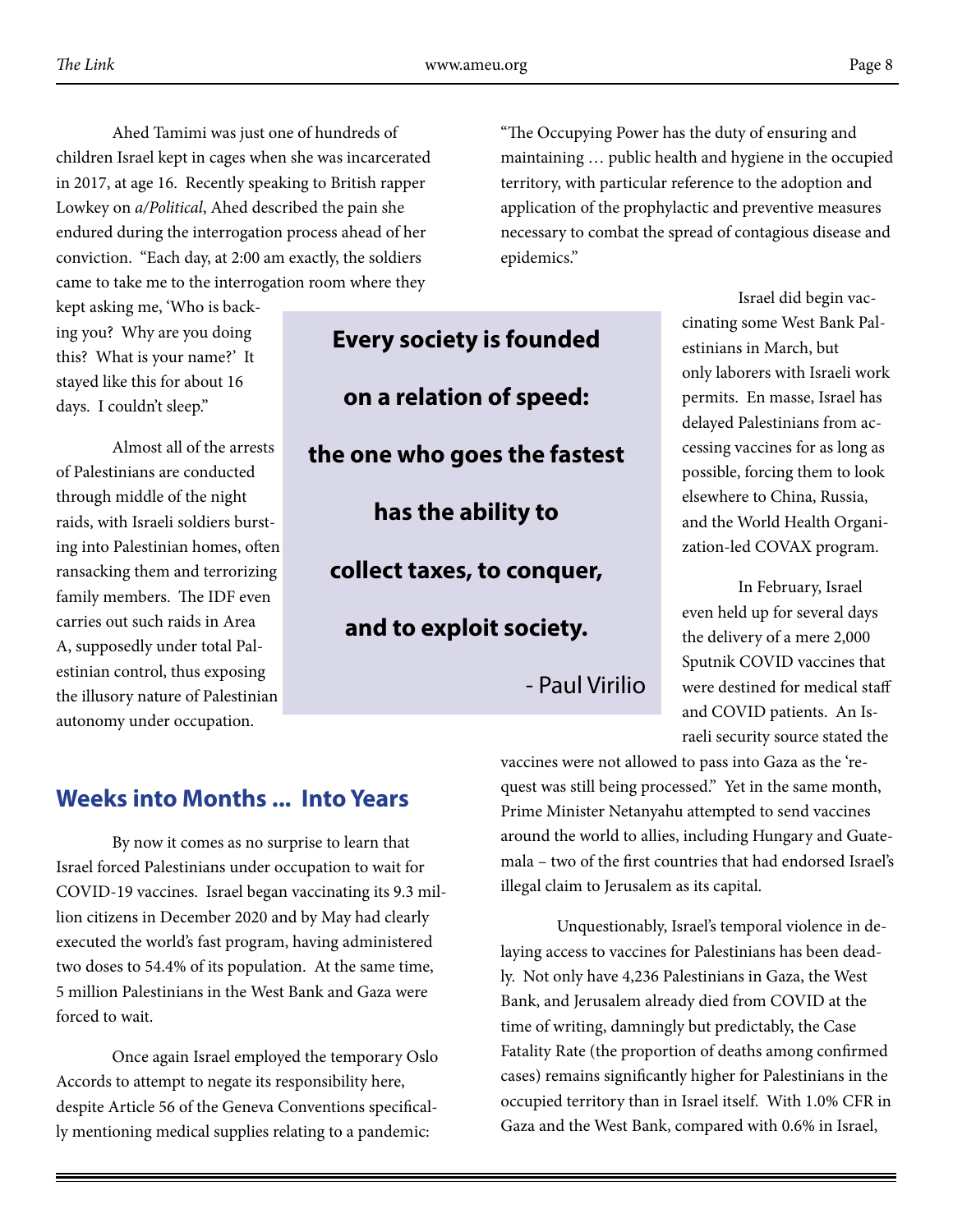clearly the extreme health inequalities Palestinians suffer under Israel's occupation, especially in the Gaza Strip, have been compounding the lethal effects of the virus.

The dangers of this "permanent assault on time" have been studied by cultural theorist Paul Virilio, whose book *Pure War* provides a thought-provoking lens into understanding Israel's ongoing settler-colonialism. He argues we are living in an era not of democracy, but of 'dromocracy' (from the Greek *dromos* meaning "race," that is, race as in the reign of speed), whereby power lies in access to speed in an ever-accelerating world, which, he predicts, will one day climactically result in the elimination of human agency altogether. Every society, he writes, is founded on a relation of speed: the one who goes the fastest possesses the ability to collect taxes, to conquer, and to inherit the right to exploit society. Palestinians not only face the most extreme examples of advanced hyper-accelerated military terror, but also must endure it while their own lives are systematically slowed down.

Perhaps the most shocking example of Israel's weaponization of time is against medical patients in Gaza seeking urgent treatment. Each month, patients have their travel permits rejected by Israel's administrative occupation bureaucracy, even though most of the requests are simply to access other Palestinian medical facilities such as hospitals in East Jerusalem.

In July 2021 alone, 293 Gaza patients, 25.8% of the total were delayed access to care, according to the World Health Organization, having received no response to their applications by the date of the appointment. Of these, 32% were for children and 29% for cancer patents. And in 2020, Physicians for Human Rights in Israel complained Israel only approved half of the medical permits for Gaza's patients. In 2017, 54 Gaza patients died after their permits were delayed or denied.

Ahmed Alnaouq, Advocacy Officer at Euro-Med Monitor human rights group, described his ordeal at-

tempting to obtain a travel permit for his mother, Basema, to travel to Jerusalem for breast cancer treatment. She had already received a late diagnosis because of the lack of effective scanning equipment in Gaza due to the blockade. "She started medications, but they were never enough. The equipment in Gaza is very bad, so she had to endure much suffering and much pain for many months. And after that, when she finally managed to get a permit to travel to Jerusalem, the doctors told her that it's actually too late. I called the doctor and he told me you sent her to us very, very late and now we can't help her. I told him, it is not we who sent her now, it is only now that we have the permit. I had to fight for months in order to go to a hospital that is only 40 minutes from Gaza. For that I lost my mother."

Ahmed, like so many Palestinians, already knew all too well the violence of life under Occupation, with Israel slowing things down and speeding things up by design. In July 2014, Ahmed lost his older brother Ayman and close friends in an Israeli missile strike on Gaza. They were all killed in a second.

Even the dead can be weaponized. Right now, Israel continues to withhold the bodies of at least 82 Palestinians slain by Israeli forces, using them as 'bargaining chips' for negotiations. The individual case cited previously, of the June 2020 killing of Ahmed Erekat, killed by Israeli soldiers at a checkpoint between two Palestinian towns, is one of those bargaining chips. Even after he was shot, video footage appears to show signs of life in him, and yet Palestinian medical teams, which arrived quickly, were refused access to where he lay. Nearly two hours later, lifeless and stripped naked, was he placed into an Israeli ambulance. A report from Forensic Architecture described the deprivation of medical attention as "killing by time." Now, even in death, Ahmed's family is made to wait indefinitely for the return of his body.

Budour Hassan, Legal Advisor at Jerusalem Legal Aid and Human Rights Center, recently explained on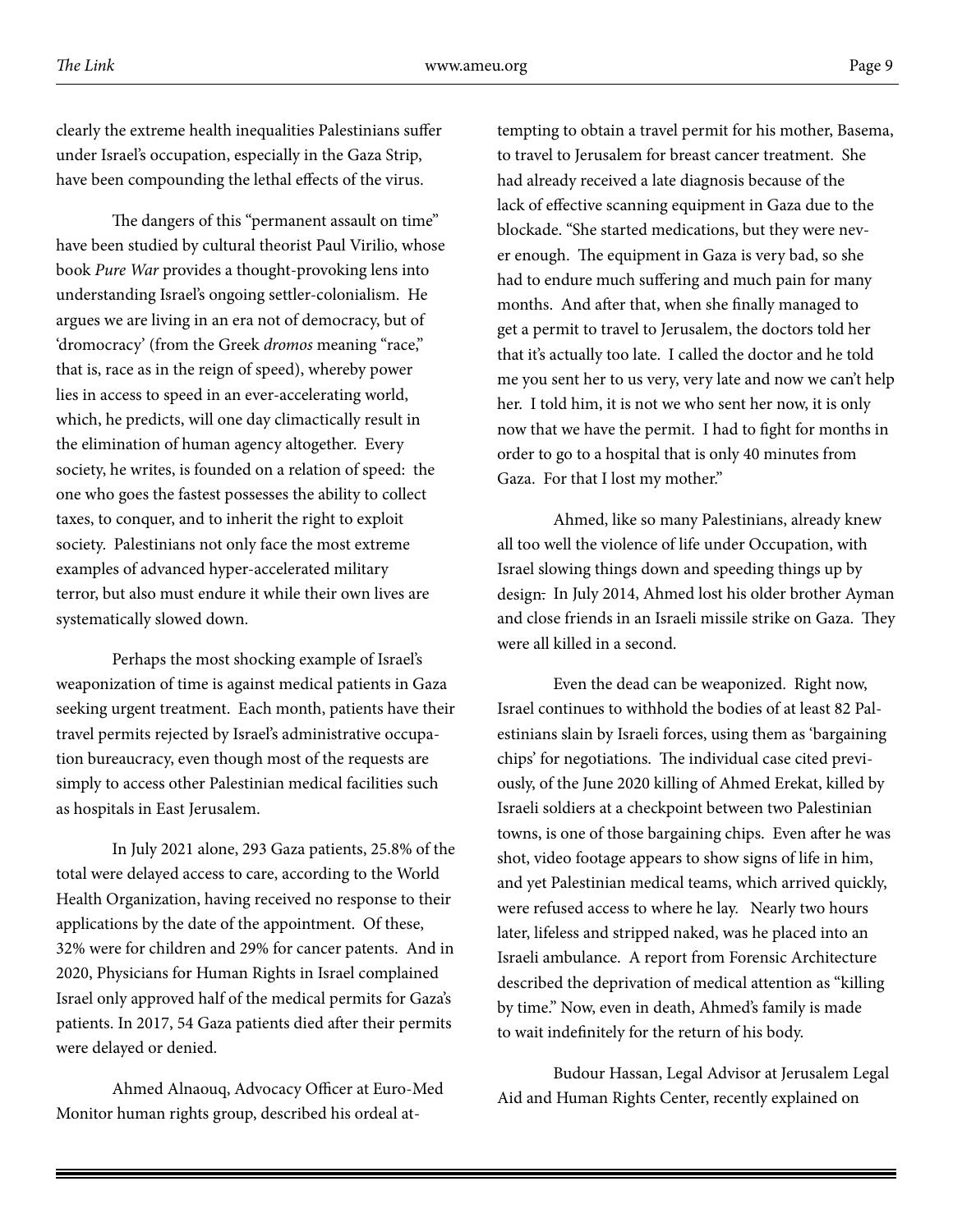Palestine Deep Dive how the forced delay of returning Palestinian bodies illuminates Israel's exploitation of British mandate era policies and, in turn, Britain's colonial legacy in Palestine. The delay is authorized in Article 133 of Britain's 1945 emergency regulations, which requested that commanders prevent the return of the bodies of any person killed in one of its central prisons or in combat.

In addition, the emergency regulations also authorized the policy of "administrative detention," incarceration without trial, and punitive home demolitions – two key methods of Israel's collective punishment of Palestinians that are still wielded today.

#### **Decades Make a Lifetime**

Israel also wields time as a weapon by exploiting the supposed temporariness of intermediary legal fixtures, using them as a cipher for establishing permanent realities on the ground. Despite "occupation" defined in international law as a temporary and exceptional situation, 54 years since Israel initially occupied the West Bank and Gaza and illegally annexed East Jerusalem, the colonization of Palestinian land is more conspicuously permanent than ever.

UN Special Rapporteur on Human Rights in the Palestinian Territory Michael Link has drawn attention to Israel's occupation as the longest in the modern world, recognizing it as "occu-annexation" that is "endlessly sustainable without decisive international intervention." Palestinians have become locked in a permanent temporariness, where Israel's military rule and permit bureaucracy are wielded against them indefinitely to facilitate its colonial ends.

Palestinians must wait years for building permits to construct or extend properties even marginally, usually for them only to be rejected, while the authorization and

construction of illegal Israeli settlements flourish at ever accelerating rates. Between 2016 and 2018, Israel denied 98 percent of building permits requested by Palestinians in Israeli-controlled Area C. From 2019-2020, Israel approved only 32 permits for Palestinians in Area C, but 6,098 for Jewish settlers. Over 150 settlements now thrive across the West Bank and East Jerusalem, housing over 750,000 illegal Jewish settlers.

Israel's permit bureaucracy forces Palestinians into an impossible dilemma: either wait years, indefinitely hoping for an approved permit against all odds, or take their chances and build "illegally" on their own land, only then to have to wait in fear of their homes being demolished.

Across the West Bank and East Jerusalem, Palestinians not only wait anxiously in fear of their homes being torn down, but also in fear of systematic forced ethnic displacement – another reality of this so-called temporary occupation. In Sheikh Jarrah, East Jerusalem, Mohammed El-Kurd, 23, has only known the uncertainty caused by legal threats of forced displacement. "Time is your worst enemy" he told me, "Because of the sense of powerlessness that comes with it…. There's this looming threat of losing your home at any given moment. You don't know when it is so you sit and you spend your life waiting for something to happen."

He describes how, since childhood, his sense of time has become intrinsically tied to court dates. Perhaps this is not surprising, considering that when he was thirteen, settlers had moved in and taken over part of his home. At that time, he told an interviewer "We still have some evacuation orders, but nothing happened yet, but it could happen at any moment." The ongoing threat of looming homelessness has taken its toll on his family, whose members for years have spent hours in courtrooms, feeling temporary relief when their case is yet again postponed.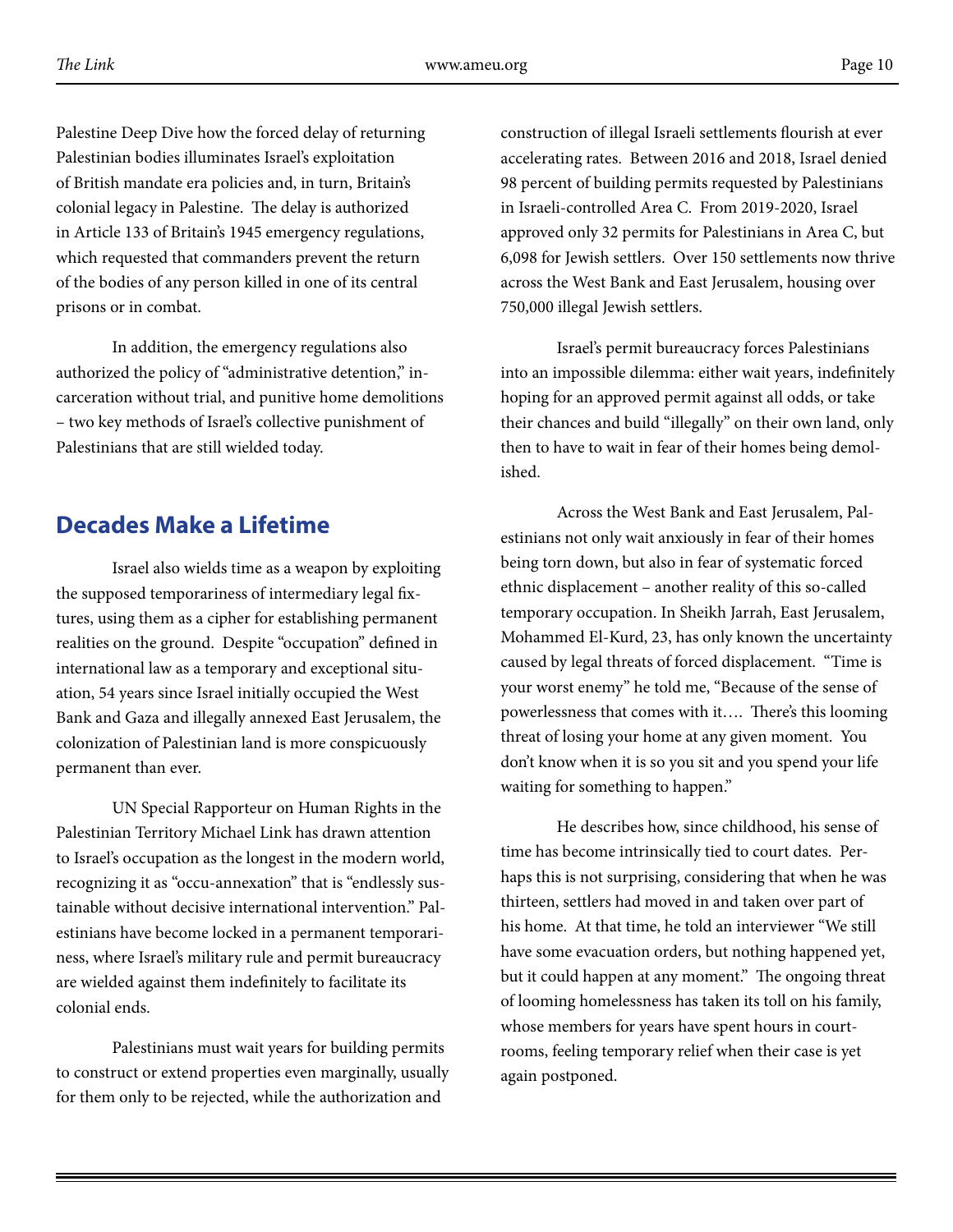While the neighborhood of Sheikh Jarrah is now famous internationally for the ethnic cleansing operation Israel wields against its residents, thanks to the #SaveSheikhJarrah campaign launched by Mohammed, his twin sister Muna, and their neighbors. Beginning as early as 1970, settler organizations, in conjunction with Israeli authorities, have been trying their utmost, sometimes successfully, to displace and replace Palestinian families there.



**Mohammed El-Kurd (***Zoom screengrab)*

One thing Mohammed is keen to emphasize is time's ability to normalize the abnormal. "We decided to start the #SaveSheikhJarrah campaign back in October 2020. When I learned of the court order, I was in New York. I stayed in bed for two or three days. I didn't go to work, I didn't go to classes, and I was really depressed, not because of the court order, but because I knew I had to do something about it. You know they take houses every day. They demolish houses every day. We are lucky we are not getting killed. We are lucky we are not getting bombed. It's fine, you know. I needed to convince myself that my house, my only house, where I rest my head, where my elderly father stays, was worth fighting for. I needed to convince myself that I was worthy of housing because it was so normalized in me, the idea that my house was going to be taken. You'll see this across the Palestinian experience, the idea that time doesn't heal, but it definitely normalizes."

Israel's own calculation that time eventually normalizes seems to have born fruit at an international level too. Last year, the United Arab Emirates, Bahrain, Sudan, and Morocco all announced normalized relations with Israel.

Freezing Palestinians in the permanent temporariness of eternal de facto annexation is the continued official Israeli policy under its new Prime Minister Naftali Bennett. Although this is nothing new, and has been the case since 1967, the normalization of apartheid seems to have entered a new phase of acceptance, both domestically and internationally, with the trendy term "shrinking the conflict" now in vogue.

Israeli settler-philosopher Micah Goodman lays out such ideas in his book *Catch 67*, where he contends Israelis would be far better off if they stopped defining the situation as a "problem" and started framing it as a "catch" instead. Why? "Because problems are meant to be solved – and this problem has no solution." Rather, Goodman likens the fate of five million Palestinians under Israeli control to a 'malignant disease' which can only be controlled rather than eliminated. With such philosophy influencing Bennett's approach to policy, coupled with Israel's Knesset offering no incentive for the government to deal with any difficult questions that might risk splitting the delicate coalition, it is no wonder meaningful change is not coming from within Israel any time soon.

 But time doesn't only normalize, it can also exhaust. By constantly stalling court decisions on individual cases, Israel buys time as its incremental colonization continues unabated in other places. While the overly optimistic cliché suggests the wheels of justice do indeed turn slowly, Israel makes sure the slow wheels of injustice grind even slower when it suits. On August 2<sup>nd</sup>, after global outrage at Israel's carpet bombing of Gaza and the #SaveSheikhJarrah campaign burst through to public consciousness, Israel's Supreme Court predictably delayed a final verdict on the appeal of Sheikh Jarrah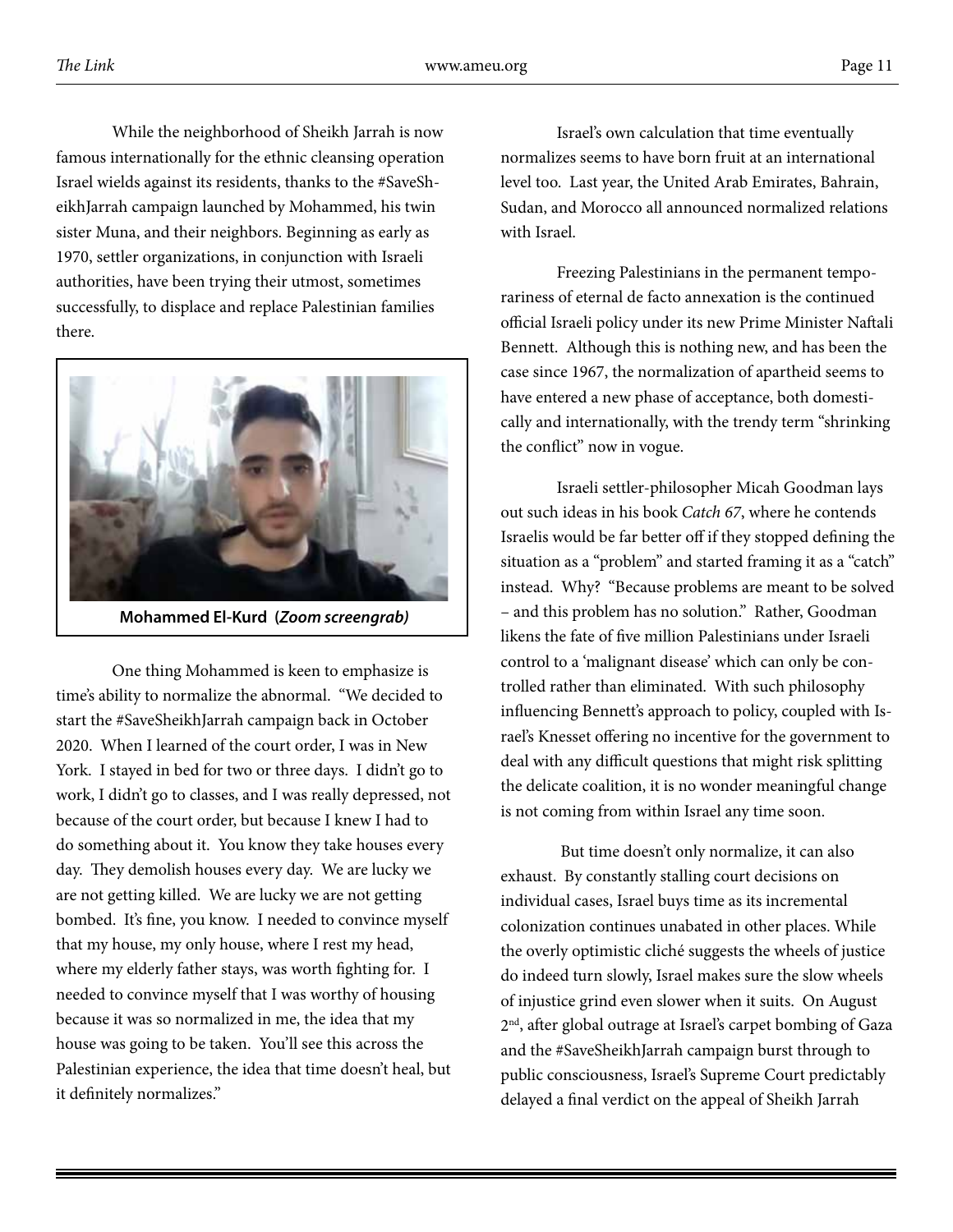families against their displacement, giving no future date for the final decision.

"Israel understands the news cycle," Mohammed asserts. "It understands that now there is momentum, there is a global uprising, all these things, but a year from now that's not guaranteed and this is also how time becomes our enemy because the more time passes by the less people tend to care and the less intensity your momentum has…. Do I think that the Israeli government is postponing this because they're afraid of the international backlash? Definitely. Certainly. Yes. Do I think that this means they don't want to take our homes at all? No. Certainly not. What they're doing to us is ethnic cleansing, hands down, but they understand that accelerated efforts of ethnic cleansing will wield a negative public response, so they are doing it in such a way that it's done in small increments across time, in slow motion so you can't really argue that this is mass displacement."

This controlled, incremental colonization is, in fact, accelerating. The UN's Office for the Coordination for Humanitarian Affairs reports that in August 2021 in East Jerusalem, nearly 100 Palestinians were displaced from their homes – the highest number of displacements this year. And 53 homes were demolished there since the beginning of the year, 38 by their owners to avoid financial penalties and/or imprisonment. The fact that Israel has no legal jurisdiction over East Jerusalem seems to bear little consequence on the occupying state determined to lay claim to the entire city and rid it of Palestinians in any way possible.

And in Gaza, the long-term impact of Israel's weaponization of time on the besieged enclave is massive. Ahmed and Dr. Bahzad both assert that Israel not only slows down Palestinian lives there as much as possible, but is sending the population back in time altogether.

"Fifteen years ago, before the siege, the youth in Gaza had many dreams," Ahmed tells me, "but right now you will find that most people there just want to survive ... It has become like two thousand years ago when people were living just to have food, water, and shelter.

Dr. Bahzad agrees. "In 1998 we had our first international airport, but after the Second Intifada Israeli forces destroyed it. When you have progress and then it is destroyed, you are forced to go back to more traditional ways of travelling and I think this indicates going back in time. "

It is an absurdity to think that right now Gaza relies heavily on donkey carts for transport of goods when over two decades ago it had its own runway.

Another example is architecture. Gaza, especially Gaza City, used to have tall buildings, towers, and futuristic designs, like those found in cities across the world. According to Bahzad, "when these are targeted and destroyed (and reports confirm that 15 high-rise buildings were targeted by airstrikes on Gaza in May, 2021), you are forced backwards.

## **The Unity Intifada: A Fight for the Present/A Fight for the Future**

After more than seven decades of fragmentation and colonial violence, a sense of unity and collective agency is surging, especially among young Palestinians, and against all odds. Instead of submitting to Israel's attempts at forcing them into an eternity of waiting, Palestinians continue to find agency in even the most sophisticated examples of Israel's weaponized time.

Nothing more powerfully depicts this than the miraculous escape of six Palestinian prisoners from Israel's maximum security Gilboa prison. Four of the six detainees had been sentenced to life, but, armed only with a single metal spoon, managed to tunnel their way to freedom. "For five days, I was free after 22 years of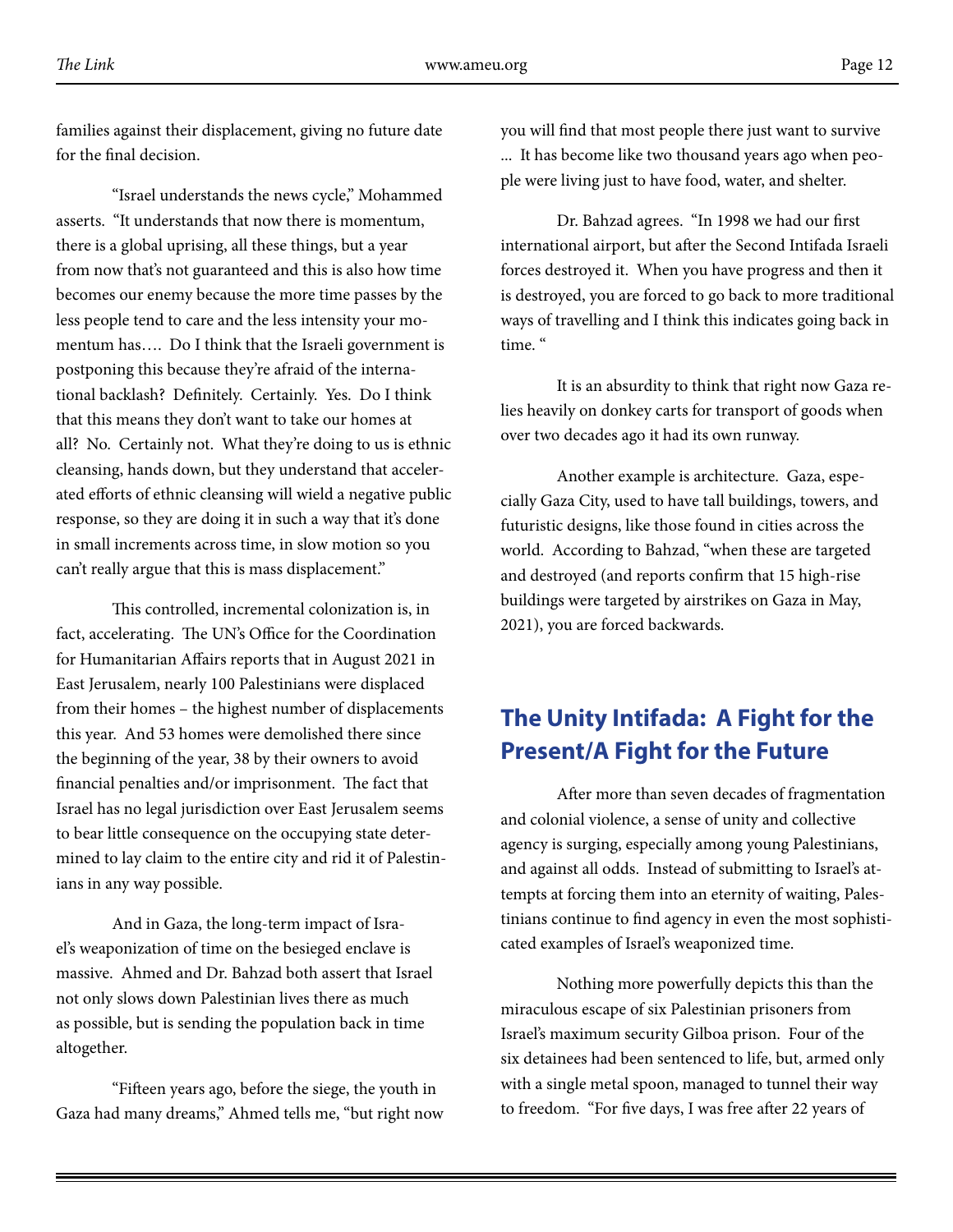continuous imprisonment. I enjoyed wandering in the fields and plains and in the open air in northern Palestine,

Even within prison itself, Palestinians have been collectively demonstrating their agency through hunger strikes and even smuggling out sperm to conceive children. Take Maher Al-Akhras, whose 103-day hunger strike in protest of administrative detention led to his release. "We do not have weapons, but rather we have the strong will and determination to confront the occupation and its racist policies," he said after his release. At the time of writing, at least six Palestinian prisoners are on hunger strike protesting their incarceration without charge.

far from restrictions and fences," escapee Muhammad

Al-Ardah told his lawyer after being recaptured.

Ahed Tamimi with her prison-mates creatively regained agency against attempts to steal away their precious childhoods. "We were in prison in one room, four walls, not allowed to leave. We couldn't see anyone, talk to anyone. We refused to allow ourselves to break, so we brought books, novels, we studied, we read until the prison stopped being a prison and became a school to us instead. We were not broken by this occupier, we rebelled with a pen and a book."

Time is undoubtedly an artifact of power, but Palestinians are demonstrating that even the most powerful players can be forced to make concessions in the face of collective action and determination. While the lethal consequences of Israel's assaults on Gaza in May will never be forgotten, those I interviewed unanimously agreed that the attacks also contributed to a new phase of public awareness and strengthened Palestinian unity.

Ahmed Alnaouq told me, "During the last war on Gaza, as Chevening Scholars we organized a speaking event that was the most exciting I have ever spoken at. You know why? Because for the first time I, along with Palestinians from '48, from the West Bank, and from the diaspora all spoke together in one



**Muhammed Al-Ardah, rearrested** *Source: Israeli Police Handout*

setting. For me that was a huge deal. We are delivering a message to the Israeli regime that no matter how much or how far they try to separate or segregate us from each other, we will always find a way to communicate, to talk, and to be united again. So yes, for me I believe it is a Unity Intifada."

By exploiting methods of communication that modern digital technology facilitates, albeit under the ever present realities of slowed and unstable internet connections, censorship, and surveillance, young Palestinians especially are finding new ways to overcome Israel's forced fragmentation and to find unity.

Those of us on Instagram in May 2021 saw in real time, in between electricity blackouts, how Palestinians endured bombardments aimed towards them. And we will never forget it. One particularly ferocious night during the attacks, Dr. Bahzad recalls how a friend phoned him. "She was following the news, as she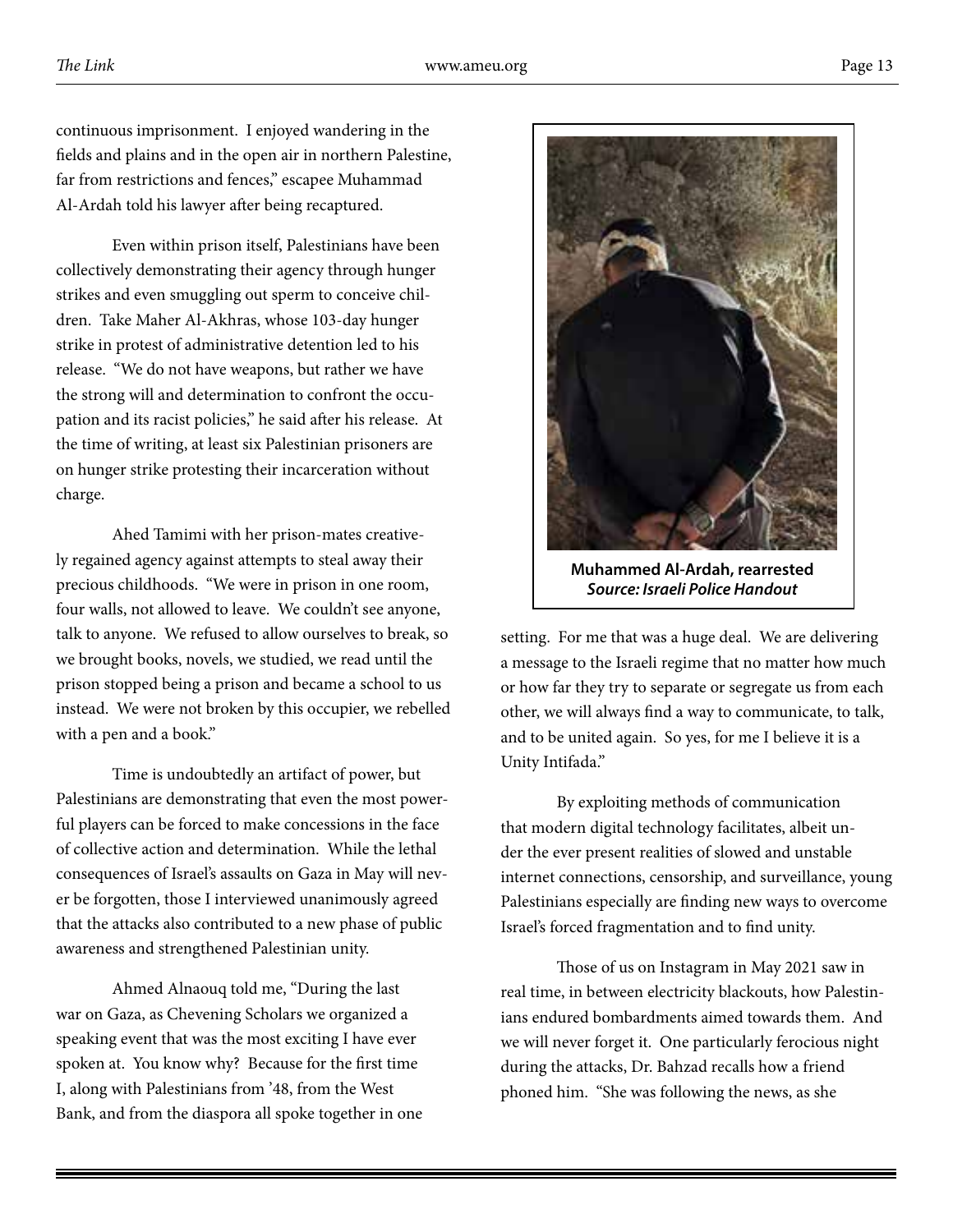$\overline{\phantom{a}}$ 



**Ahmed Alnaouq** *Source: Facebook*

knew me when I studied in London ... I was crying and she said this to me, "I don't know what you are experiencing right now, but I can imagine it. I would say that this time it is completely different. Your voices are now heard, the world is now watching, listening, and there are lots of protests, especially in London." She sent me photos from the marches there and that moment was like the spark or the light when I was about to completely lose hope ... So, I would say that the last bombardment, even though it was difficult, at the same time it was very promising."

With social media continuing to provide an avenue to rapidly bypass mainstream media, it is no wonder people are finally waking up to the suffering Palestinians have endured for so long. Organizations such as We Are Not Numbers (www.wearenotnumbers.org) are breaking new ground with young Palestinians articulating their own discourse, telling their stories through creative and imaginative ways.

The day after I interviewed Mohammed El-Kurd for this piece, he, along with his sister Muna, were listed in *Time* magazine's 100 Most influential

People of 2021 – symbolic proof of the momentous breakthrough Palestinian voices has made into public consciousness. That such recognition came in *Time* perh aps prophetically points towards a possible future where time eventually runs out on the widespread international silence and complicity Israel relies on.

In September, members of Britain's Labour party passed a motion calling for sanctions on Israel, and the week before that, Rep. Rashida Tlaib bravely called out Israel's apartheid in the U.S. Congress.

Mohammed El-Kurd assures me, "I believe wholeheartedly that we are in a new era, we have tipped the scales in a way that hasn't been done before, we have forced ourselves onto the center stage and we have left this framing of us as victims … to freedom fighters who have their political agency, who have their own say in what is happening to them. Palestinians are articulating their own stories. We have radicalized a new generation of people all around the world who will go on and live lives and have discourse and write articles and make films and contribute to this conversation. We have this collectivizing of the Palestinian experience, which hasn't happened since 1936 ... You know this is the era of the Palestinian who is unabashed, the Palestinian who doesn't

 **"You know this is the era of the Palestinian who is unabashed, the Palestinian who doesn't need approval, the Palestinian who is not muzzled."** -- Muhammed El-Kurd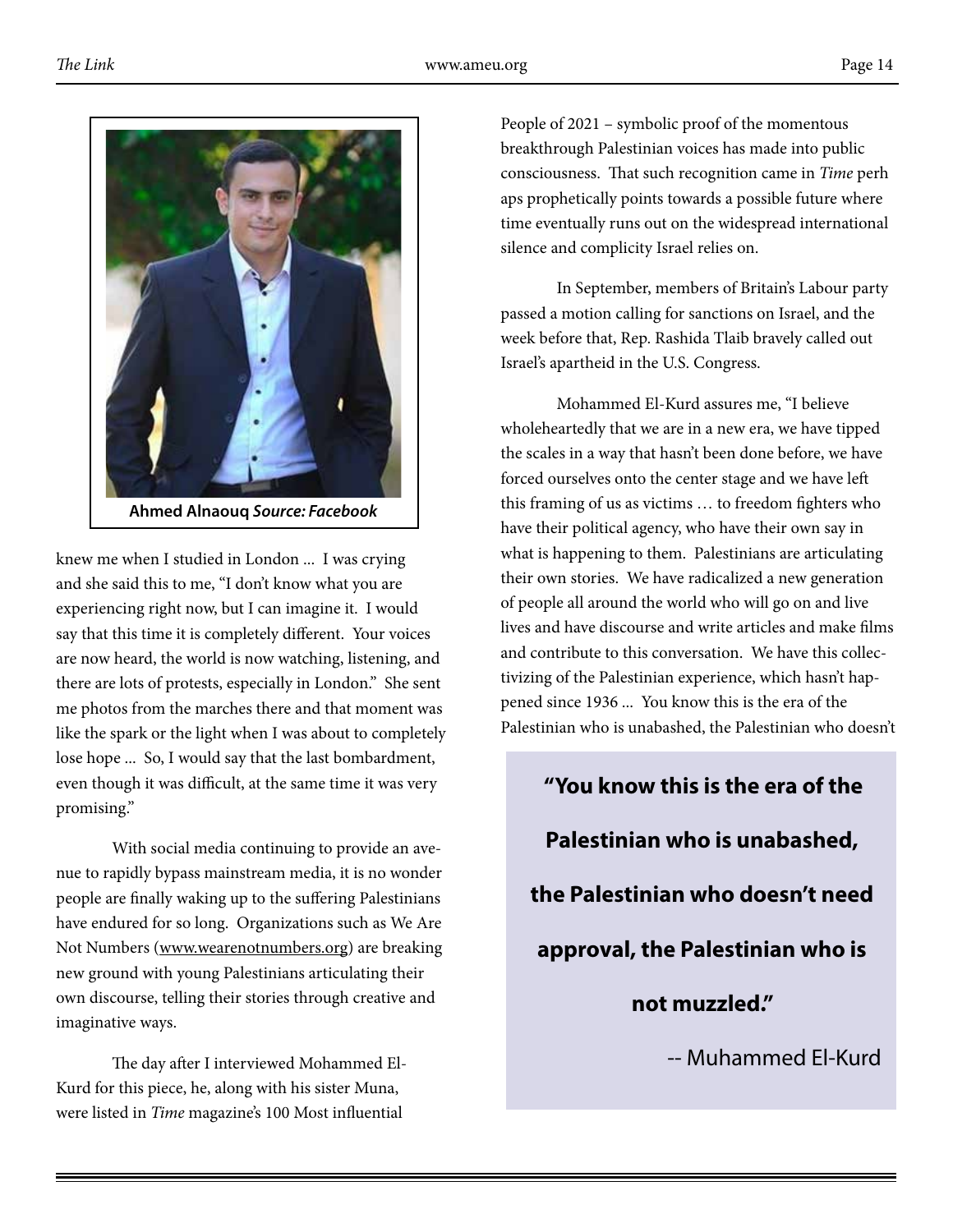need approval, the Palestinian who is not muzzled."

What is increasingly apparent is that, despite Israel's best efforts at erasing Palestinian pasts, presents, and futures, the history of tomorrow has not yet been written. Young Palestinians, by continuing to articulate their own discourse, reclaim the narrative, and lead from the front in the struggle for liberation, prove they are indeed actors who will shape their own fate.'

While for the rest of us time may not feel weaponized against us in such a vicious way, we have a great deal to learn from young Palestinians in how to be defiant, unabashed how to struggle, to organize and act collectively in the face of external forces manipulating our own temporal existences. From corporations expanding the working day to eat more and more into our leisure time and even our sleep, or in the face of unscrupulous bosses demanding ever greater efficiency to extract ever greater profits from our labor time, or in the face of companies creating increasingly addictive technology capturing our personal data while stealing our waking movements in their monetized attention economy, or even in the face of the very real catastrophe of impending climate breakdown, the actions being taken by young Palestinians today provide inspiration to us all.

Paul Virilio places freedom not in access to speed, but in access to expanse. After all, what is freedom if not a vastness, an open plain for us to decide how we choose to spend our lives, free from stress, exploitation, and domination? The fight for control over our time is the fight of our lives, the fight for our futures, and ultimately the fight for our freedom.

And what we learn from the Palestinian struggle today is that through fearless collective action and determination, freedom may well be irresistible in every sense.

*Muhammed El-Kurd, co-Founder of #SaveSheikhJarrah and a featured voice in this issue of* The Link*, recently published his first book of poetry, entitled "Rifqa." The volume is dedicated to his grandmother, Rifqa El-Kurd, who died last year at the age of 103 years. As he says, she was older than Zionist colonization, and was widely hailed by Jerusalemites as an icon of Palestinian resistance.* 

*While AMEU has for the most part given up its book and video resale business, we're confident that our readers wouldn't want to miss this powerful new collection of verse. Rifqa, which means "camaraderie" or "accompaniment" in Arabic, is available from Haymarketbooks.org, and we are grateful for permission to reprint a selection here.* 

#### **And They Leave and Never Leave**

 I have studied the tight curls on the back of your neck moving away from me, and I have waited in stance, wilted for distance, rooted in the cracks of my ceramic bathroom tiles, staring into the mirror, waiting for your face to exit me. I have memorized the patterns of breaths in which your voice invaded my throat, gloated that you are leaving me.

Atlanta put me in a taxi. Transit becomes home. This time, in Palestine, there were no pomegranates in trees but suitcases situated by storm, and I have fled a different kind of heartache than that my mother had pickled and jarred and served for me.